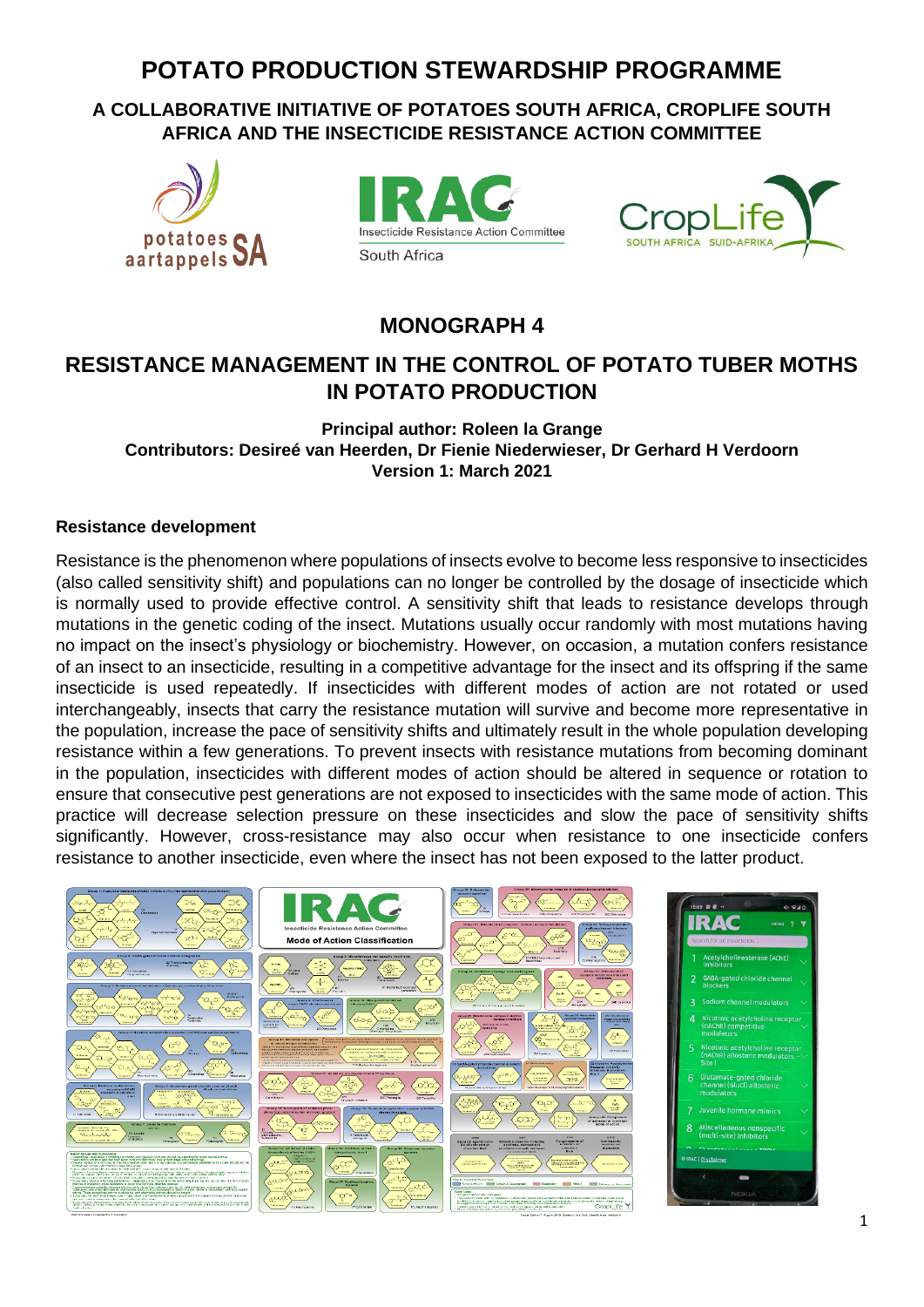#### **Categorisation of insecticides according to mode of action**

The Insecticide Resistance Action Committee (IRAC) categorises insecticides according to their mode of action into groups. These groups are easy to find on the IRAC website [www.irac.com](http://www.irac.com/) or the IRAC app for smart devices (see above). This is a very valuable tool for farmers and crop advisors to understand the different groups and their respective modes of action. A high-resolution version of the IRAC Mode of Action poster as displayed above is also available on the IRAC website.

#### **Pest management practices required to delay the pace of sensitivity shifts and resistance development**

 $\triangleright$  Identify and know the mode of action of the insecticide that is used and alternate with insecticides of a different mode of action. In South Africa, the mode of action of the insecticide is displayed on the front panel of the label:

### **GROUP 1A INSECTICIDE**

- $\triangleright$  In the example above, the compound falls within mode of action Group 1 (acetylcholinesterase inhibitors), and in sub-group A (carbamates). Sub-groups represent distinct classes of insecticides that have the same mode of action but are different in structure or mode of interaction with the target protein; this sub-categorisation differentiates between closely related insecticides and reduces selection for either metabolic or target site cross resistance. The cross-resistance potential between sub-groups is much higher than between groups, thus rotation between subgroups should be avoided.
- $\triangleright$  Apply insecticides during the correct application "windows" to avoid consecutive pest generations being exposed to the same mode of action. An application "window" is a period of residual activity provided by a single application, or several applications of the same mode of action applied in sequence, generally coinciding with the timeframe of one pest generation (approximately 30 days, depending on local conditions).
- ➢ Multiple successive applications of the same mode of action are acceptable practice if used to treat a single insect generation.
- ➢ Following a treatment "window", rotate to a different "window" of applications with a different mode of action.
- ➢ Never apply insecticides at reduced or higher dosage rates, or reduced water volumes. Apply insecticides only at the label instructed timings and number of applications.
- ➢ When making use of insecticide mixtures according to the label instructions, and always apply active ingredients at their individually registered dosage rates.

#### **Integrated pest management**

To reduce the number of insecticidal treatments required and optimize application timing, pest populations should be monitored throughout the season by means of regular scouting which includes using pheromone traps. If weather conditions are conducive of high pest populations, the shortest spray interval and the highest recommended rates on the label should be used. Systemic and translaminar pesticides (such as cyantraniliprole or acetamiprid) should only be used at the beginning of the season when plants are actively growing to allow the chemicals to sufficiently translocate within the potato plants. When developing a spray programme for the control of potato tuber moth specifically, ensure that chemicals with the same modes of action are not repeated in the programme for the control of a different pest on potato crop, especially if the presence of these pest species overlap (e.g. potato leaf miner). Where two pests are present simultaneously, the higher recommended rate for the more difficult to control pest should be used. Similarly, if other crops in the vicinity are also hosts of the potato tuber moth (e.g. tomatoes), ensure that the spray programmes are